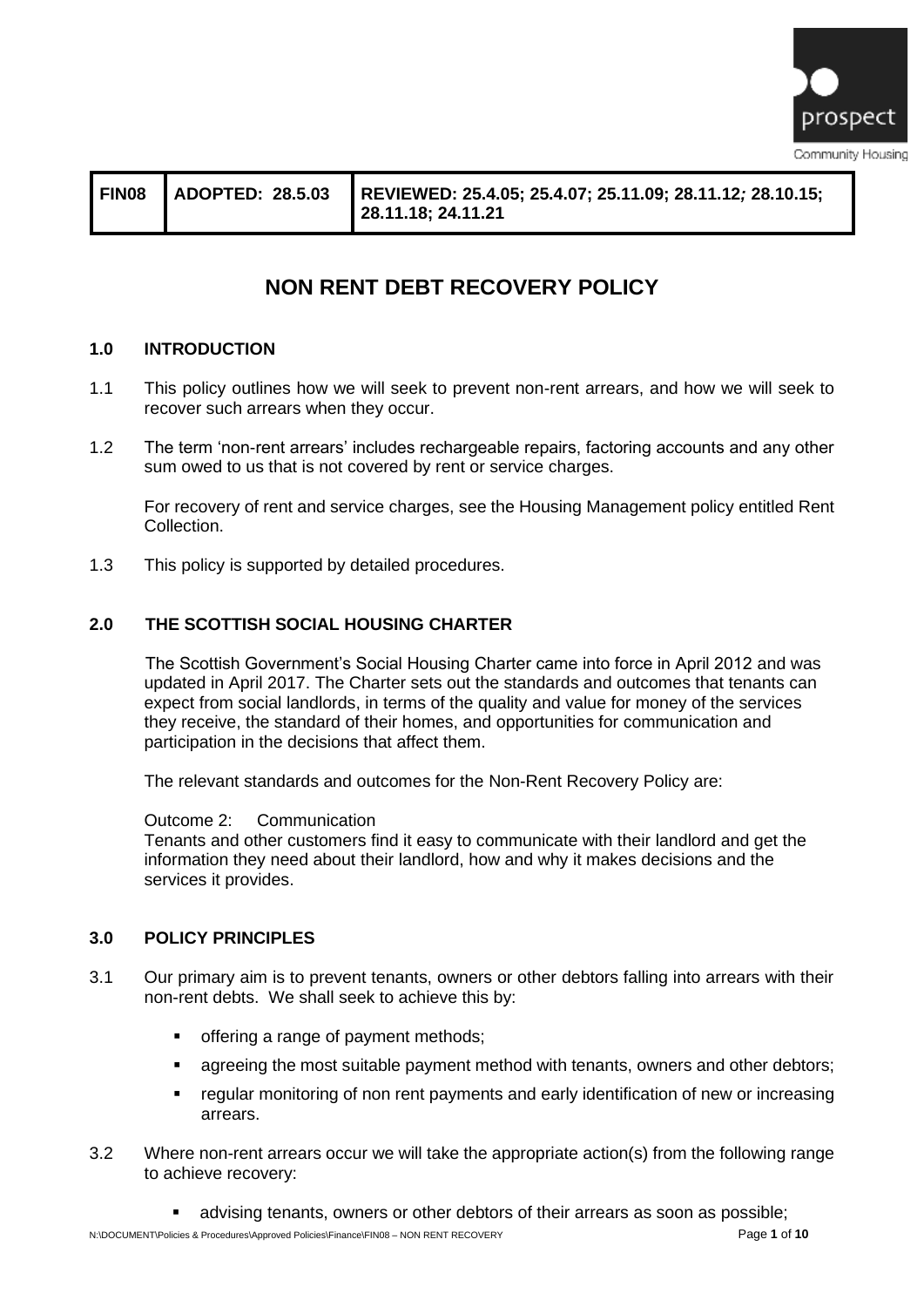- making and maintaining personal contact to discuss payment arrangements;
- **EXE** issuing letters regarding non-rent arrears promptly;
- agreeing realistic payment arrangements, so that payment does not result in other debts being incurred;
- where debtors ignore both a 14 day sundry overdue letter and a 7 day follow-up letter, arranging for a lawyer's letter to be issued warning of possible legal action;
- referral to a debt recovery agency for action where appropriate;
- in serious cases, taking court action for recovery of the amount owed.
- 3.3 In the case of tenants with non-rent arrears we will also advise them that:
	- non payment of rechargeable repairs may result in no future rechargeable work being carried out until the debt is paid;
	- the existence of arrears could affect future housing requests.

#### **4.0 MONITORING OF ARREARS**

- 4.1 Finance staff will review non-rent arrears at least monthly and will agree the action to be taken in each case.
- 4.2 A 6-monthly report as at 30 September and 30 March will be prepared for the Finance Manager highlighting serious cases of arrears in excess of £1,000.
- 4.3 The Quarterly Management Accounts presented to the Management Committee will include the following information:
	- the level of non-rent arrears:
- 4.4 Where it is deemed that arrears will not be recoverable or are in doubt, a report will be submitted to the Management Committee each February recommending either write-off or adjustments to the provision for doubtful debts.

#### **5.0 IMPLEMENTATION AND REVIEW**

- 5.1 The Finance Manager is responsible for ensuring that this policy and the supporting procedures are implemented.
- 5.2 The Finance Manager will ensure that this policy is reviewed by the Management Committee at least every 3 years.

Reviewed by the Management Committee on 24 November 2021

Next review due by: November 2024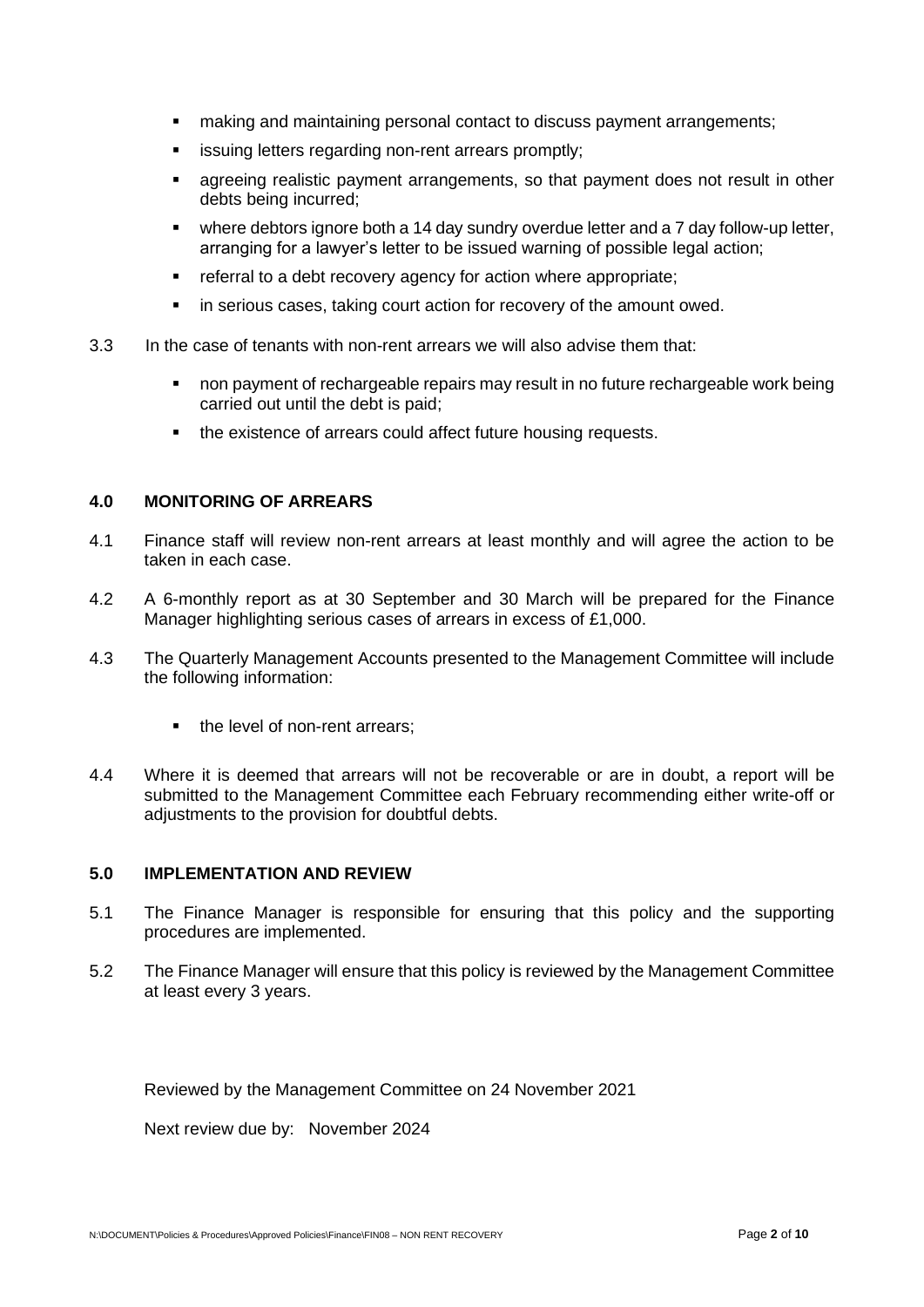

# **PROSPECT EQUALITY IMPACT ASSESSMENT RECORD**

| Title of policy/ practice/<br>strategy/                     | Non Rent Recovery |
|-------------------------------------------------------------|-------------------|
| <b>Department</b>                                           | Finance           |
| Who is involved in the<br>EQIA?                             | Colin James       |
| Is this new policy or<br>revision to an existing<br>policy? | Revision          |
| Date completed                                              | 8 November 2021   |

#### **Screening Summary**

#### *Policy Aim*

This policy guides us on how we set out recover non-rent debts and the aspects taken into account when carrying out this process.

The Scottish Social Housing Charter Outcome

• 2: Communication

has a direct influence on this policy

#### *Who will it affect?*

| <b>Protected characteristics</b>       | <b>Affected by policy</b> |
|----------------------------------------|---------------------------|
| Age                                    | Yes                       |
| <b>Disability</b>                      | Yes                       |
| <b>Sex</b>                             | Yes                       |
| Pregnancy and maternity                | Yes                       |
| Gender Reassignment/Sexual Orientation | Yes                       |
| Race/Religion/Belief                   | Yes                       |

Some of our tenants, as well as some of our factoring owners, are affected by our approach to non-rent arrears prevention and control.

#### *What might prevent the desired outcomes being achieved?*

This policy is only achieved through effective arrears management.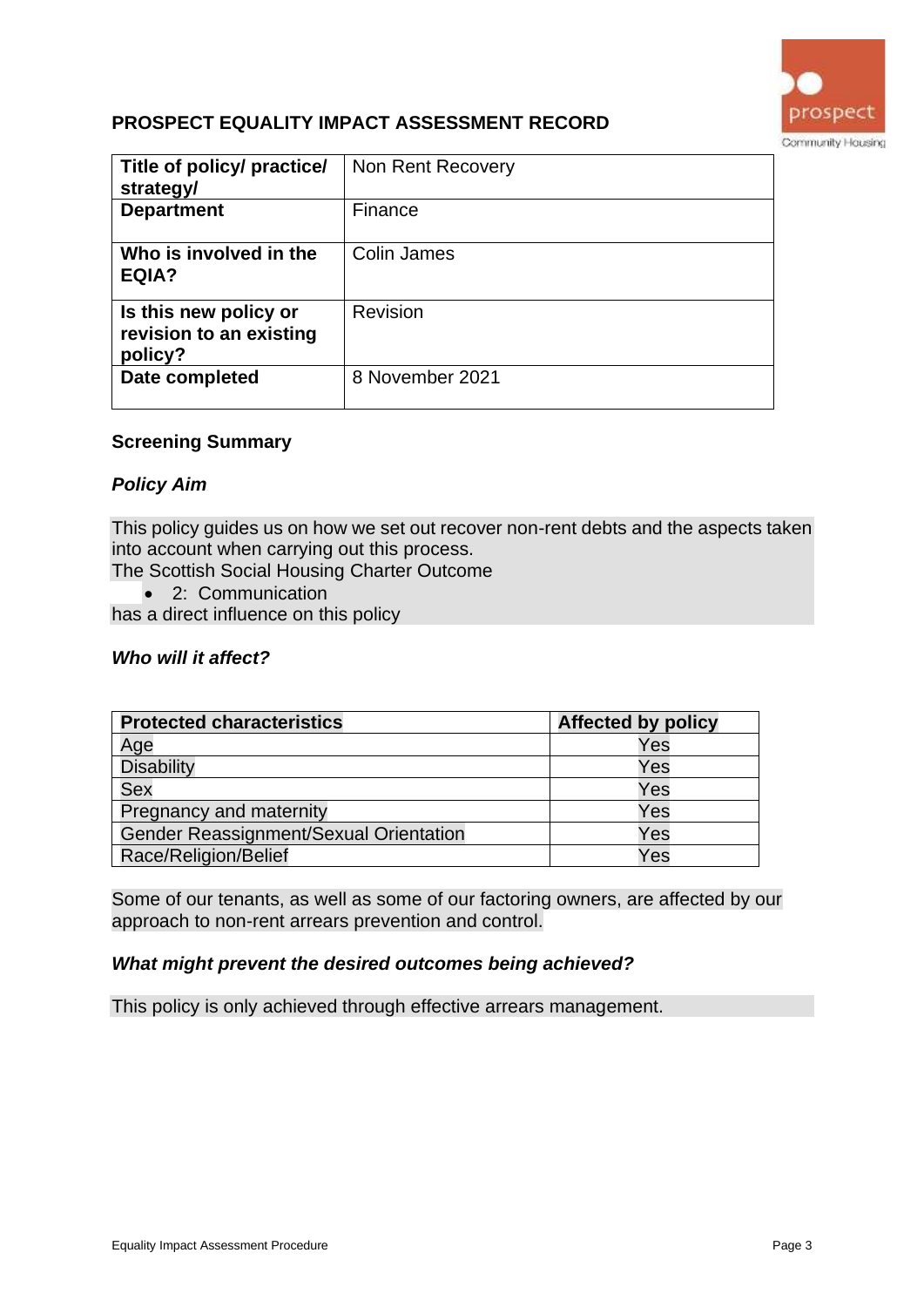## **Stage 1: Framing**

#### *Confirm whether EQIA is required*

A full EQIA is required as this policy impacts directly on some of our tenants and factoring owners.

#### **Stage 2: Data and evidence gathering, involvement and consultation**

Include here the results of your evidence gathering (including framing exercise), including qualitative and quantitative data and the source of that information, whether national statistics, surveys or consultations with relevant equality groups.

| <b>Characteristic</b>                                         | <b>Evidence gathered and</b>                                                                  | <b>Source</b>                                     | Data gaps identified and action                                                                                           |
|---------------------------------------------------------------|-----------------------------------------------------------------------------------------------|---------------------------------------------------|---------------------------------------------------------------------------------------------------------------------------|
|                                                               | <b>Strength/quality of evidence</b>                                                           |                                                   | taken                                                                                                                     |
| <b>AGE</b>                                                    | Breakdown of age of tenants only                                                              | <b>Tenant Satisfaction</b><br><b>Survey 2019.</b> | Becoming out of date. Cx allows us<br>to more easily gather equalities<br>information on our tenants.                     |
| <b>DISABILITY</b>                                             | Data showing those tenants who identified<br>themselves as having a disability.               | <b>Tenant Satisfaction</b><br><b>Survey 2019.</b> | This could constantly change. Cx<br>allows us to more easily gather &<br>update equalities information on our<br>tenants. |
| <b>SEX</b>                                                    | Breakdown of sex of tenants only                                                              | <b>Tenant Satisfaction</b><br><b>Survey 2019.</b> |                                                                                                                           |
| <b>PREGNANCY AND</b><br><b>MATERNITY</b>                      | No information available                                                                      |                                                   |                                                                                                                           |
| <b>SEXUAL ORIENTATION &amp;</b><br><b>GENDER REASSIGNMENT</b> | Data showing those tenants who identified their<br>sexual orientation and gender reassignment | <b>Tenant Satisfaction</b><br><b>Survey 2019.</b> |                                                                                                                           |
| <b>RACE, RELIGION OR BELIEF</b>                               | Breakdown of Race, religion or belief as<br>identified by tenants only                        | <b>Tenant Satisfaction</b><br><b>Survey 2019.</b> | This could constantly change. Cx<br>allows us to more easily gather &<br>update equalities information on our<br>tenants. |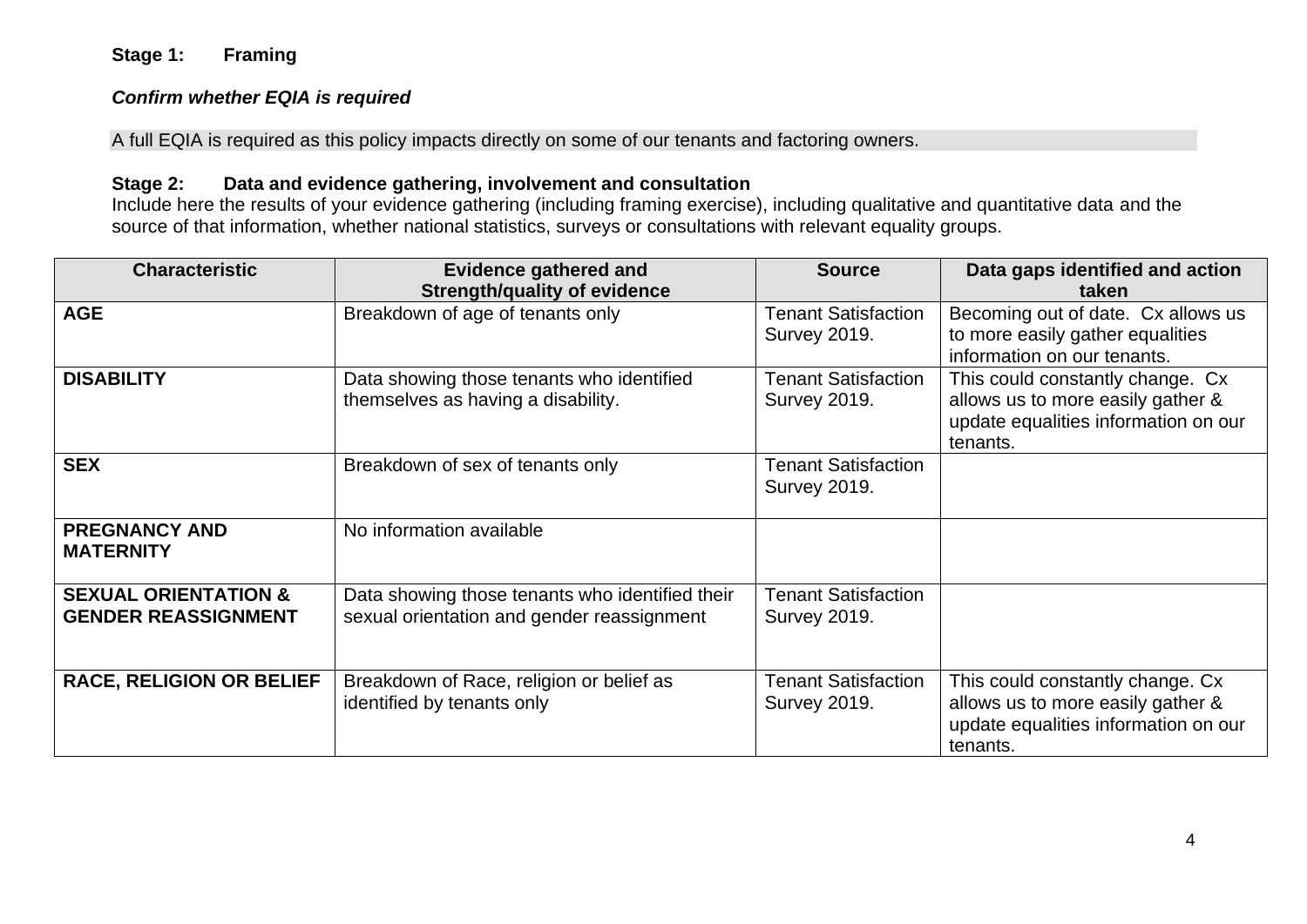#### **Stage 3: Assessing the impacts and identifying opportunities to promote equality**

Having considered the data and evidence you have gathered, this section requires you to consider the potential impacts – negative and positive – that your policy might have on each of the protected characteristics. It is important to remember the duty is also a positive one – that we must explore whether the policy offers the opportunity to promote equality and/or foster good relations.

| Age                                                                  | <b>Positive</b> | <b>Negative</b> | <b>Reasons for your decision</b>                                                                                                                                                                                          | How will you demonstrate positive and<br>mitigate negative impact                                                                                                                                         |
|----------------------------------------------------------------------|-----------------|-----------------|---------------------------------------------------------------------------------------------------------------------------------------------------------------------------------------------------------------------------|-----------------------------------------------------------------------------------------------------------------------------------------------------------------------------------------------------------|
| Eliminating unlawful discrimination,<br>harassment and victimisation | Yes             |                 | A proactive and comprehensive approach to<br>arrears control will ensure all tenants and<br>factoring owners are appropriately informed.                                                                                  | By monitoring arrears trends and identifying if<br>a disproportionate number of older or younger<br>people are in arrears. We can use this<br>information to target or amend our approach<br>accordingly. |
| Advancing equality of opportunity                                    | Yes             |                 | We undertake a personal approach to arrears<br>management in combination with the standard<br>process. This means we will use the approach<br>which works best with the tenants $-$ i.e. home<br>visit, text, letter etc. | By offering home visits, which may be<br>preferable to phone calls or letters for older or<br>younger people.                                                                                             |
| Promoting good relations                                             | Yes             |                 | Our approach to arrears controls is easily<br>explained which assists to promote good<br>relations.                                                                                                                       | Ensure information provision is in a format<br>which is understandable and accessible. We<br>develop this with tenant input, including older<br>or younger tenants.                                       |

## **Do you think that the policy impacts on people because of their age?**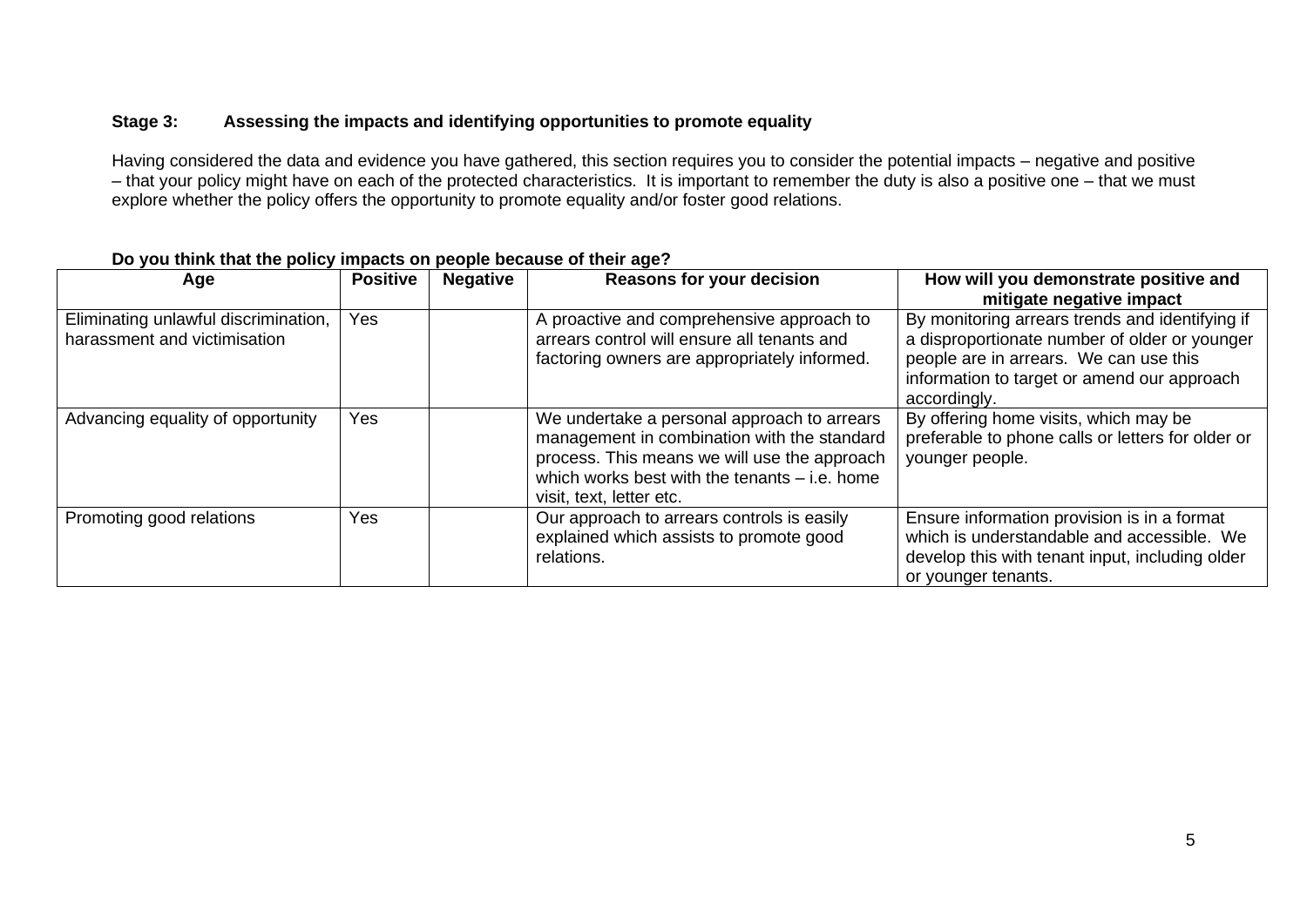|  | Do you think that the policy impacts disabled people? |  |
|--|-------------------------------------------------------|--|
|--|-------------------------------------------------------|--|

| <b>Disability</b>                                                       | <b>Positive</b> | <b>Negative</b> | <b>Reasons for your decision</b>                                                                                                                                                                                          | How will you demonstrate positive and<br>mitigate negative impact                                                                                                                              |
|-------------------------------------------------------------------------|-----------------|-----------------|---------------------------------------------------------------------------------------------------------------------------------------------------------------------------------------------------------------------------|------------------------------------------------------------------------------------------------------------------------------------------------------------------------------------------------|
| Eliminating unlawful<br>discrimination, harassment and<br>victimisation | Yes             |                 | A proactive and comprehensive approach to<br>arrears control will ensure all tenants and<br>factoring owners are appropriately informed.                                                                                  | By monitoring arrears trends and identifying if<br>a disproportionate number of disabled people<br>are in arrears. We can use this information to<br>target or amend our approach accordingly. |
| Advancing equality of opportunity                                       | Yes             |                 | We undertake a personal approach to arrears<br>management in combination with the standard<br>process. This means we will use the approach<br>which works best with the tenants $-$ i.e. home<br>visit, text, letter etc. | By offering home visits, which may be<br>preferable to phone calls or letters for disabled<br>people.                                                                                          |
| Promoting good relations                                                | Yes             |                 | Our approach to arrears controls. It is easily<br>explained which assists to promote good<br>relations.                                                                                                                   | Ensure information provision is in a format<br>which is understandable and accessible. We<br>develop this with tenant input, including<br>disabled tenants.                                    |

## **Do you think that the policy impacts on men and women in different ways?**

| <b>Sex</b>                                                              | <b>Positive</b> | <b>Negative</b> | <b>Reasons for your decision</b>                                                                                                                                                                                          | How will you demonstrate positive and<br>mitigate negative impact                                                                                                                           |
|-------------------------------------------------------------------------|-----------------|-----------------|---------------------------------------------------------------------------------------------------------------------------------------------------------------------------------------------------------------------------|---------------------------------------------------------------------------------------------------------------------------------------------------------------------------------------------|
| Eliminating unlawful<br>discrimination, harassment and<br>victimisation | Yes             |                 | A proactive and comprehensive approach to<br>arrears control will ensure all tenants and<br>factoring owners are appropriately informed.                                                                                  | By monitoring arrears trends and identifying if<br>a disproportionate number of men or women<br>are in arrears. We can use this information to<br>target or amend our approach accordingly. |
| Advancing equality of opportunity                                       | Yes             |                 | We undertake a personal approach to arrears<br>management in combination with the standard<br>process. This means we will use the approach<br>which works best with the tenants $-$ i.e. home<br>visit, text, letter etc. | If this approach is successful, we should see<br>that our arrears control is effective.                                                                                                     |
| Promoting good relations                                                | <b>Yes</b>      |                 | Our approach to arrears controls is easily<br>explained which assists to promote good<br>relations.                                                                                                                       | Ensure information provision is in a format<br>which is understandable and accessible. We<br>develop this with tenant input.                                                                |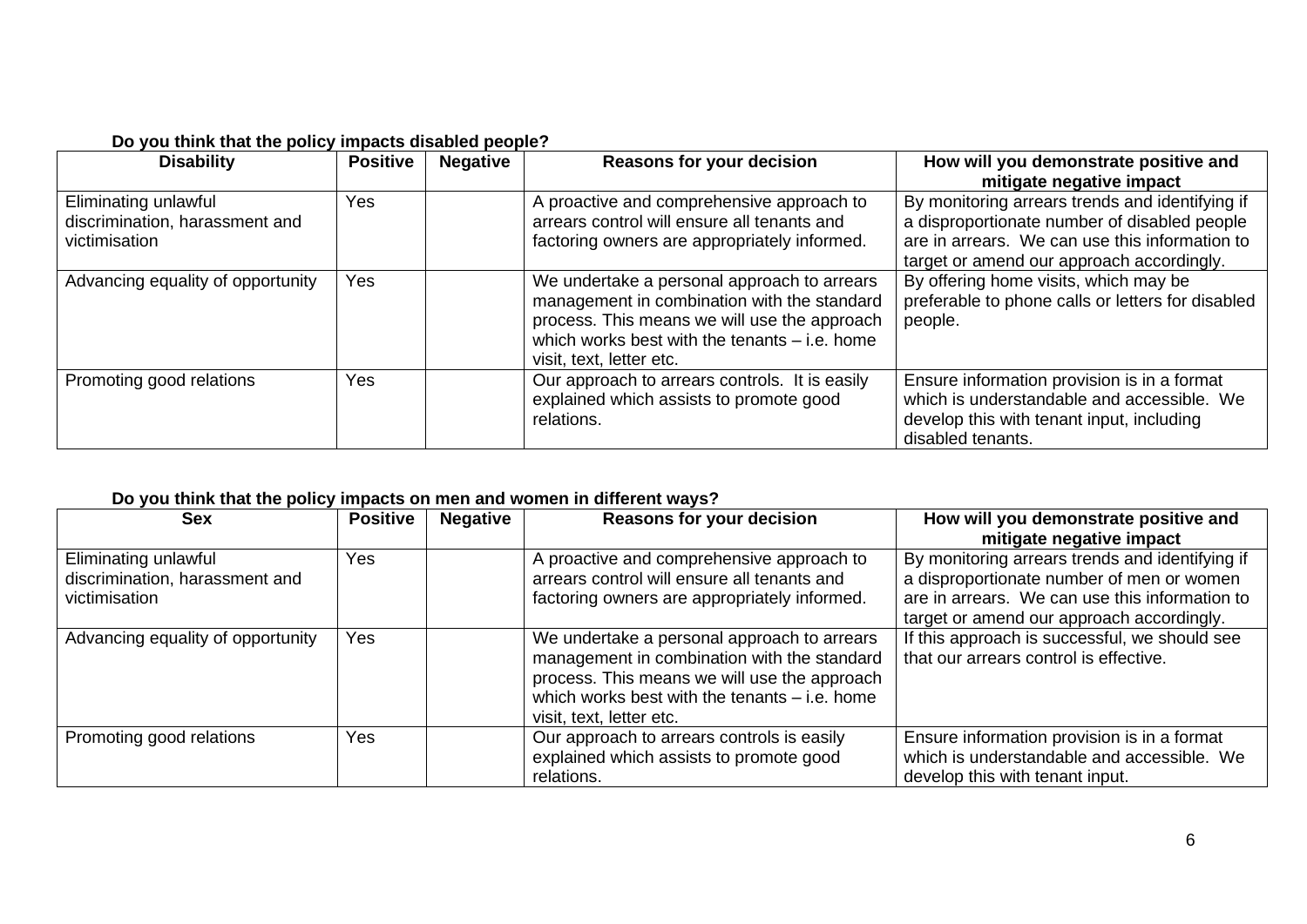| <b>Pregnancy and</b><br><b>Maternity</b>                                | <b>Positive</b> | <b>Negative</b> | <b>Reasons for your decision</b>                                                                                                                                                                                          | How will you demonstrate positive and<br>mitigate negative impact                                                                                                                           |
|-------------------------------------------------------------------------|-----------------|-----------------|---------------------------------------------------------------------------------------------------------------------------------------------------------------------------------------------------------------------------|---------------------------------------------------------------------------------------------------------------------------------------------------------------------------------------------|
| Eliminating unlawful<br>discrimination, harassment and<br>victimisation | Yes             |                 | A proactive and comprehensive approach to<br>arrears control will ensure all tenants and<br>factoring owners are appropriately informed.                                                                                  | By monitoring arrears trends and identifying if<br>a disproportionate number of men or women<br>are in arrears. We can use this information to<br>target or amend our approach accordingly. |
| Advancing equality of opportunity                                       | Yes             |                 | We undertake a personal approach to arrears<br>management in combination with the standard<br>process. This means we will use the approach<br>which works best with the tenants $-$ i.e. home<br>visit, text, letter etc. | If this approach is successful, we should see<br>that our arrears control is effective.                                                                                                     |
| Promoting good relations                                                | Yes             |                 | Our approach to arrears controls is easily<br>explained which assists to promote good<br>relations.                                                                                                                       | Ensure information provision is in a format<br>which is understandable and accessible. We<br>develop this with tenant input.                                                                |

## **Do you think that the policy impacts on women because of pregnancy and maternity?**

## **Do you think your policy impacts on transsexual people or on people because of their sexual orientation?**

| <b>Sexual Orientation/ Gender</b><br>Reassignment                       | <b>Positive</b> | <b>Negative</b> | <b>Reasons for your decision</b>                                                                                                                                                                                          | How will you demonstrate positive and<br>mitigate negative impact                                                                                                                                            |
|-------------------------------------------------------------------------|-----------------|-----------------|---------------------------------------------------------------------------------------------------------------------------------------------------------------------------------------------------------------------------|--------------------------------------------------------------------------------------------------------------------------------------------------------------------------------------------------------------|
| Eliminating unlawful<br>discrimination, harassment and<br>victimisation | Yes             |                 | A proactive and comprehensive approach to<br>arrears control will ensure all tenants and<br>factoring owners are appropriately informed.                                                                                  | By monitoring arrears trends and identifying if<br>a disproportionate number people in this<br>equality group are in arrears. We can use this<br>information to target or amend our approach<br>accordingly. |
| Advancing equality of opportunity                                       | Yes             |                 | We undertake a personal approach to arrears<br>management in combination with the standard<br>process. This means we will use the approach<br>which works best with the tenants $-$ i.e. home<br>visit, text, letter etc. | If this approach is successful, we should see<br>that our arrears control is effective.                                                                                                                      |
| Promoting good relations                                                | Yes             |                 | Our approach to arrears controls is easily<br>explained which assists to promote good<br>relations.                                                                                                                       | Ensure information provision is in a format<br>which is understandable and accessible. We<br>develop this with tenant input.                                                                                 |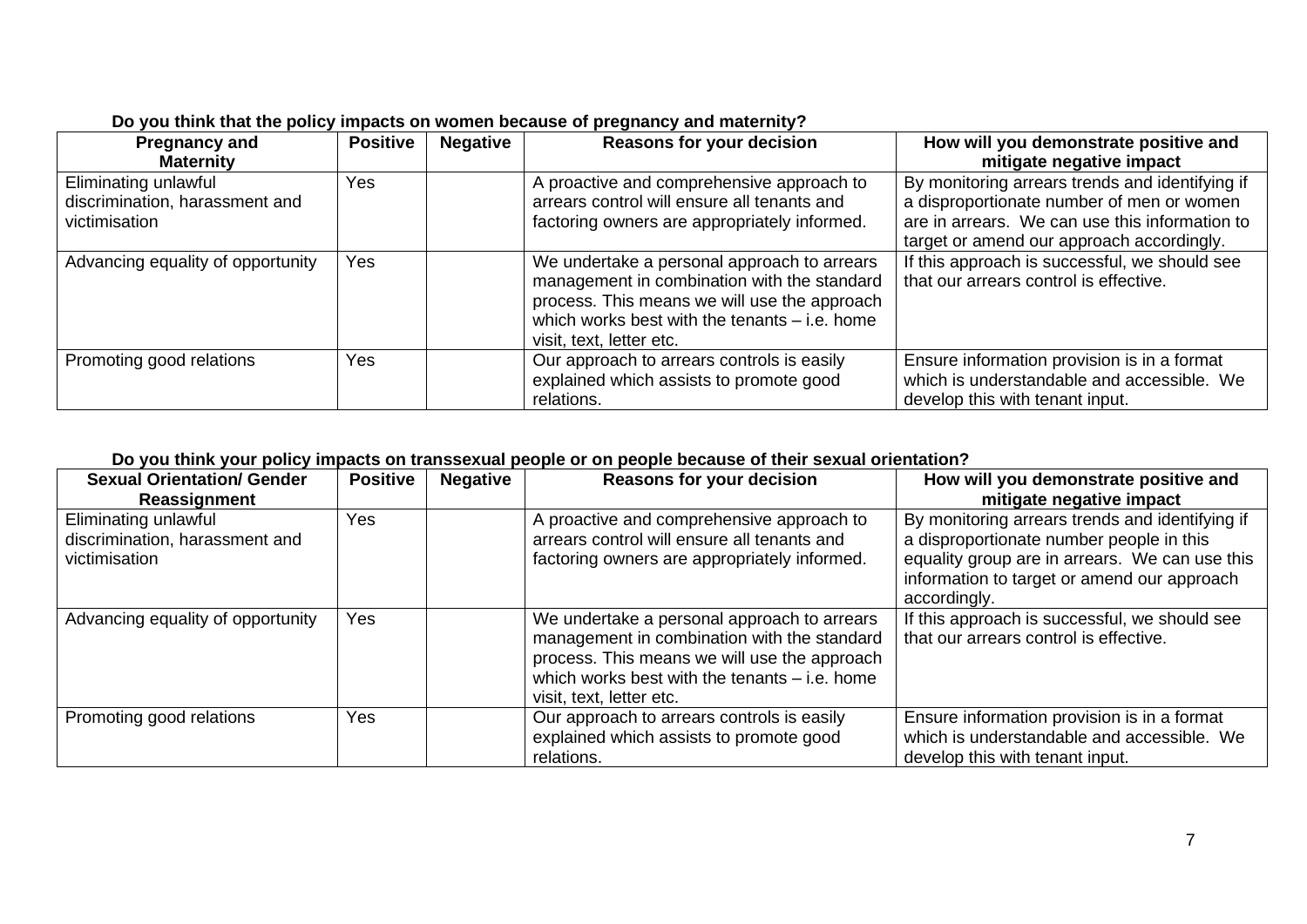# **Do you think the policy impacts on people on the grounds of their race, religion or belief?**

| <b>Race/ Religion/ Belief</b>                                           | <b>Positive</b> | <b>Negative</b> | <b>Reasons for your decision</b>                                                                                                                                                                                                                                | How will you demonstrate positive and<br>mitigate negative impact                                                                                                                                            |
|-------------------------------------------------------------------------|-----------------|-----------------|-----------------------------------------------------------------------------------------------------------------------------------------------------------------------------------------------------------------------------------------------------------------|--------------------------------------------------------------------------------------------------------------------------------------------------------------------------------------------------------------|
| Eliminating unlawful<br>discrimination, harassment and<br>victimisation | Yes             |                 | A proactive and comprehensive approach to<br>arrears control will ensure all tenants and<br>factoring owners are appropriately informed.                                                                                                                        | By monitoring arrears trends and identifying if<br>a disproportionate number people in this<br>equality group are in arrears. We can use this<br>information to target or amend our approach<br>accordingly. |
| Advancing equality of opportunity                                       | <b>Yes</b>      |                 | We undertake a personal approach to arrears<br>management in combination with the standard<br>process. This means we will use the approach<br>which works best with the tenants $-$ i.e.<br>translated letters, language line, home visit,<br>text, letter etc. | If this approach is successful, we should see<br>that our arrears control is effective.                                                                                                                      |
| Promoting good relations                                                | Yes             |                 | Our approach to arrears controls is easily<br>explained which assists to promote good<br>relations.                                                                                                                                                             | Ensure information provision is in a format<br>which is understandable and accessible. We<br>develop this with tenant input.                                                                                 |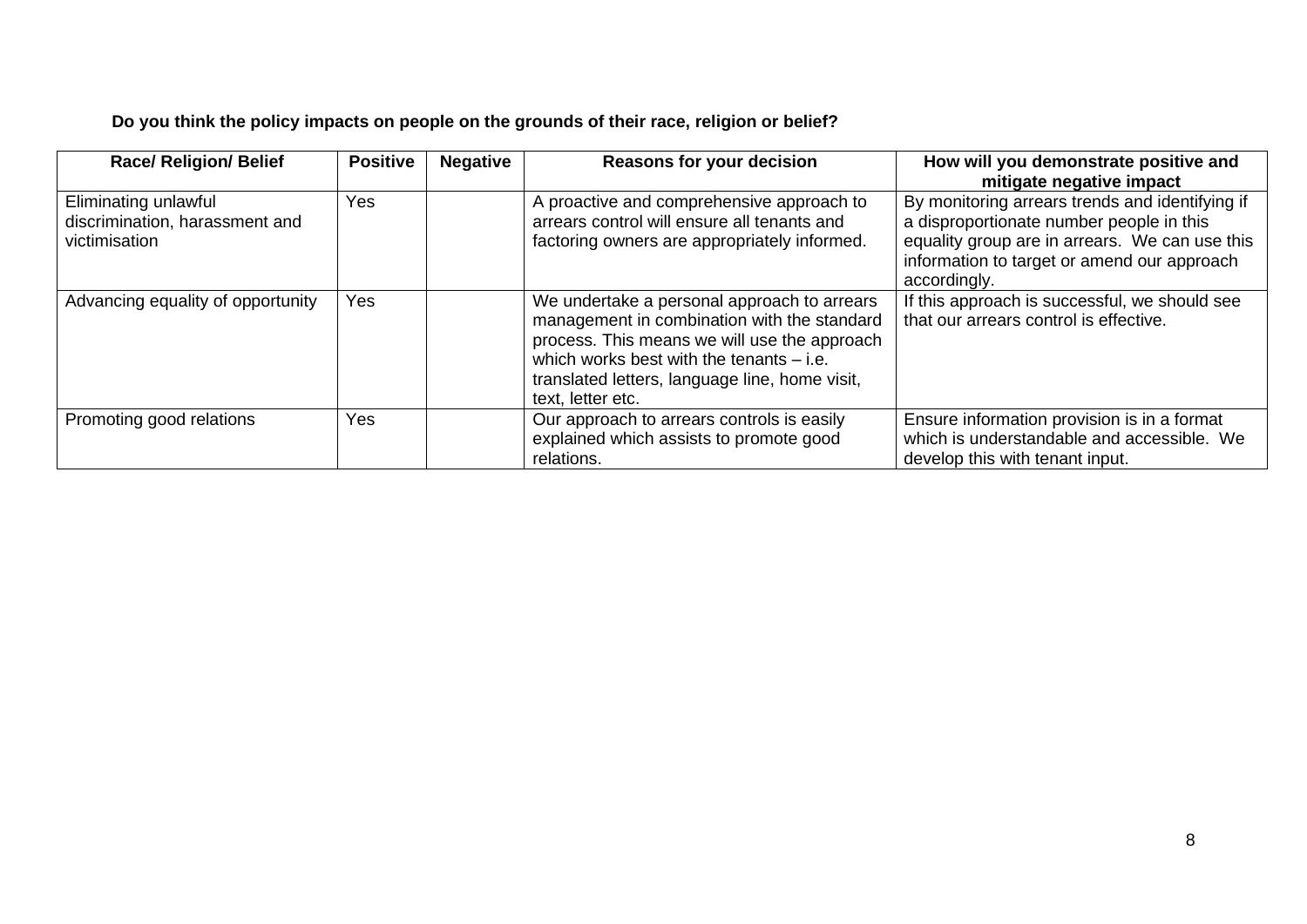# **Stage 4: Decision making and monitoring**

## *Identifying and establishing any required mitigating action*

If, following the impact analysis, you think you have identified any unlawful discrimination – direct or indirect - you must consider and set out what action will be undertaken to mitigate the negative impact.

| Have positive or negative impacts<br>been identified for any of the<br>equality groups?               | Yes – positive impacts for all groups. |
|-------------------------------------------------------------------------------------------------------|----------------------------------------|
| Is the policy directly or indirectly<br>discriminatory under the Equality<br>Act 2010?                | <b>No</b>                              |
| If the policy is indirectly<br>discriminatory, how is it justified<br>under the relevant legislation? | n/a                                    |
| If not justified, what mitigating<br>action will be undertaken?                                       | n/a                                    |

## *Describing how Equality Impact analysis has shaped the policy making process*

Ongoing review of those in arrears helps to identify if there is overrepresentation in any one equality group. If any of the groups are over represented we will review the arrears approach to find a more effective form of arrears control for this group.